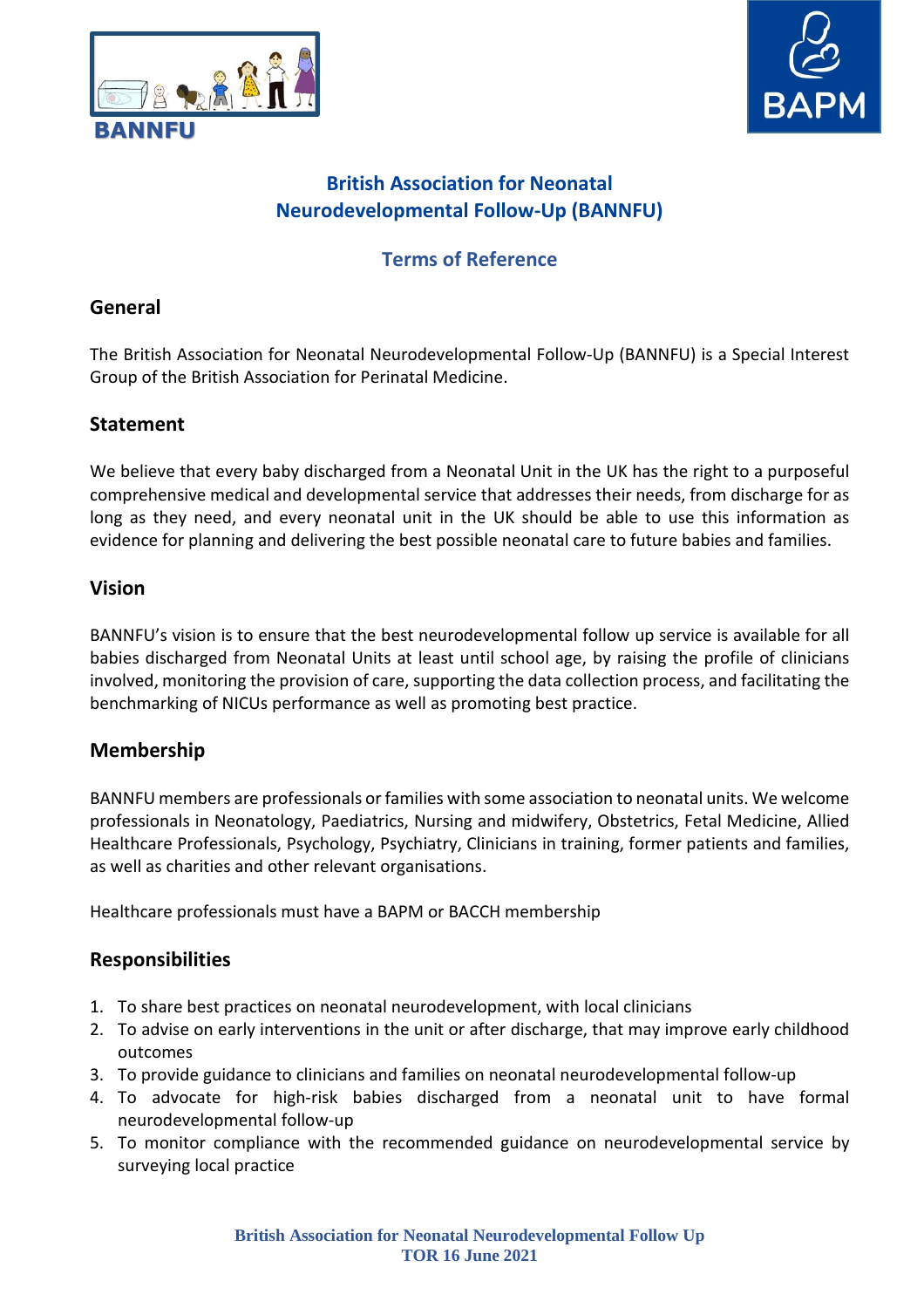



# **Terms of Reference**

- 6. To ensure an updated outcomes' record form is available on the online platforms accessible to local clinicians
- 7. To collaborate with local, regional and national audit programmes on improving the capturing of data.
- 8. To recommend that every Neonatal Network has a Follow Up Coordinator responsible for supporting the service provision in the area, and ensuring data collection.
- 9. To support the analysis of information entered on the outcome's forms
- 10. To raise the profile of clinicians and families providing developmental follow up care by organising and supporting educational events.
- 11. To facilitate communication between teams and encourage sharing of best practice
- 12. To contribute to and facilitate collaboration in research and development in follow-up methodology and outcomes.
- 13. Future plan: To raise awareness about the skills that babies discharged from neonatal units need for school readiness and school entry, and to encourage liaison between health and educational services

### **Structure**

The organizational structure of BANNFU consists of an Executive Committee (EC) and four workstreams.

#### **1- Executive Committee (EC)**

The EC is a multidisciplinary group of membersthat acts on behalf of all members of BANNFU. It feeds into the BAPM Executive Committee and work programme and liaises with external bodies and families as required.

The EC consists of Three officers - President, Chair, Secretary – a BAPM representative, the leads of the four workstreams, a parents' representative and a patients' representative. Additional members are invited on an ad hoc basis to ensure that a balanced mix of families and healthcare professionals is represented.

Committee members are elected by the Executive Committee for a term of 3 (three) years, and they can also be re-elected for a second term.

#### **Officers' Roles**

**President**: BANNFU's image and voice on external forums. Liaises directly with incoming communication via BAPM and other channels. Deputises for the Chair in their absence.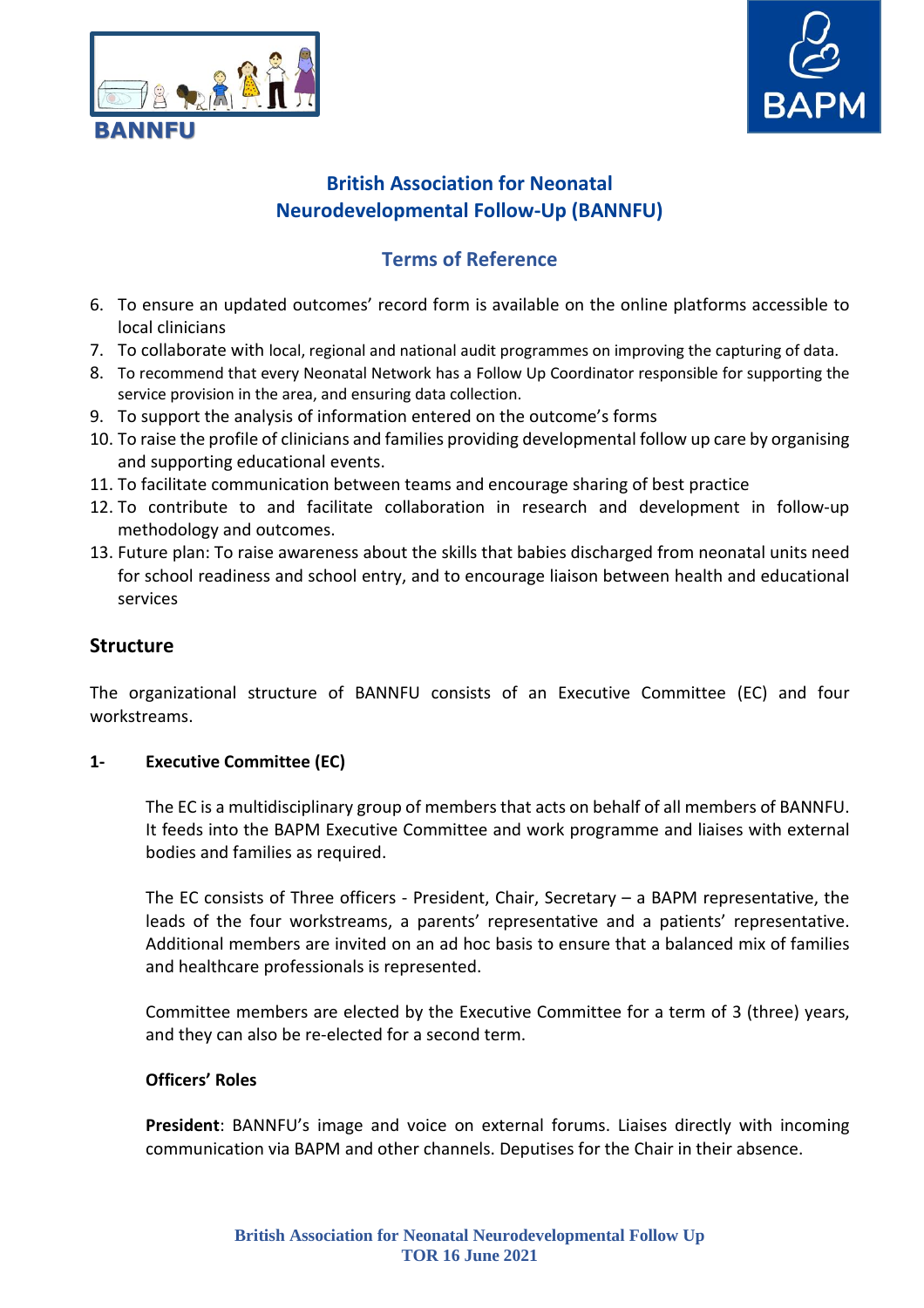



## **Terms of Reference**

**Chair**: BANNFU Lead with a strategic role. Suggests and followsthrough actionsfrom meetings and workstreams. Chairs the Committee meetings, ensures responsibilities are on track, and liaises with individual members, BAPM and other relevant organisations.

**Secretary**: Responsible for the programming and timely running of the Committee meetings. Duties include taking, formatting, amending and distributing minutes, circulating relevant documents amongst members of the Committee, and liaising with BAPM for these purposes.

#### **Website and Newsletter**

The secretary, or a voluntary member of the committee will be responsible for liaising with the BAPM representative for the update of the website and the periodical newsletter (3 monthly)

#### **2- Workstreams**

Workstreams are Education & Training, Research, Service Provision & Data Management. Each workstream has an elected Lead responsible for the planning, running, and with the support of other streams, the executing of projects approved by the EC. Workstreams work independently from each other and there is no limit on the number of members per workstream. Parents and patients are encouraged to join their workstream of interest.

#### **2.1 Education and Training Workstream**

The Education and Training Workstream functions are :

- To organize and deliver the BANNFU Annual Study Day. This is a multi-professional, family and former patient inclusive education day aimed at raising awareness, measuring, and analysing outcomes of the interventions that high-risk babies and families experience in neonatal units and after discharge
- To Compile resources to aid neurodevelopmental follow-up, including developing resource of case studies for neurodevelopmental follow-up that showcase good practice
- To signpost in the newsletter other educational events that may be relevant to
- neurodevelopment
- To develop guidance and support for neonatal trainees with a neurodevelopmental interest
- To share guidance and support to families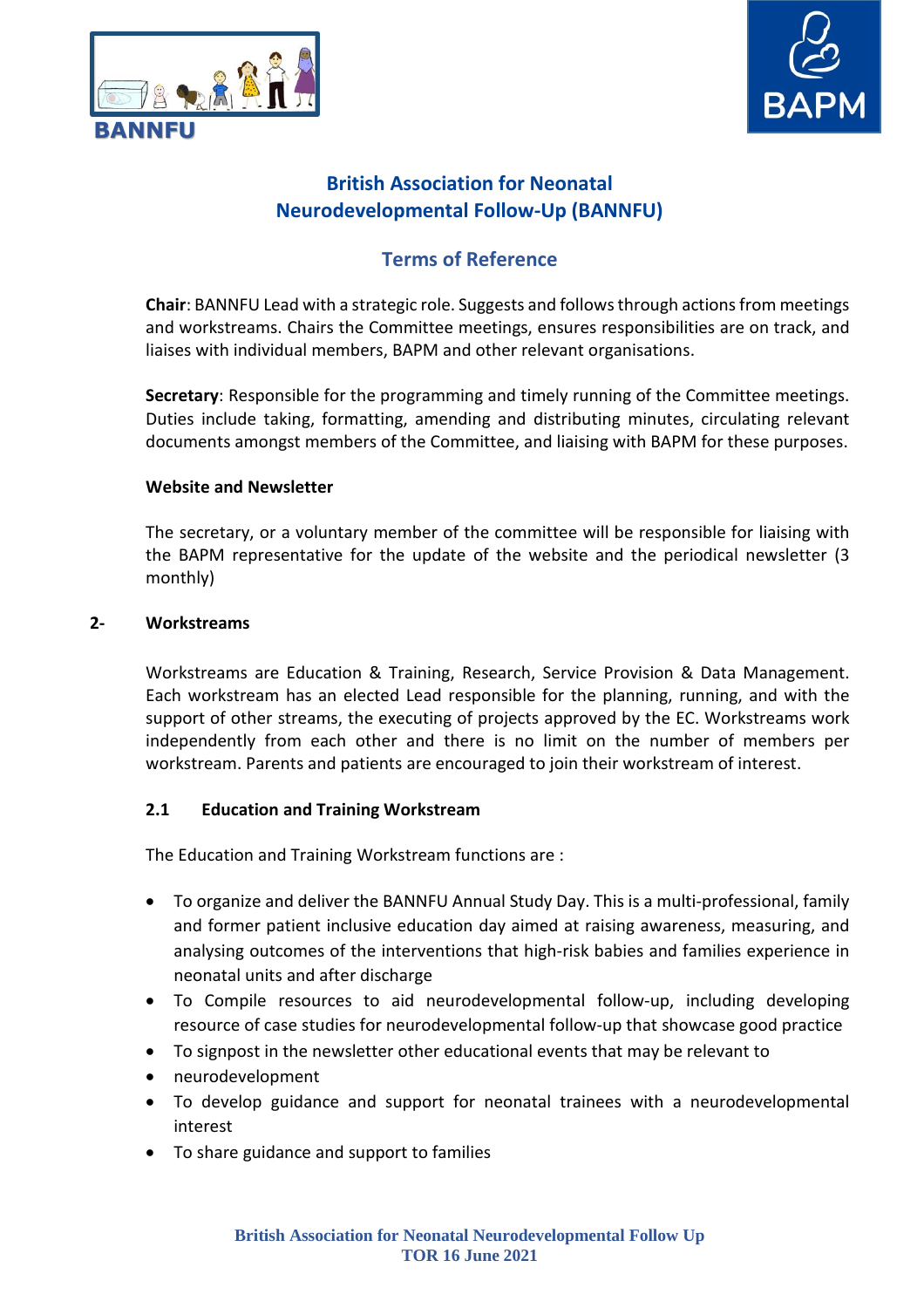



# **Terms of Reference**

#### **2.2 Clinical Service Provision Workstream**

The Clinical Service Provision aims at referencing and monitoring the service provision to all babies at high risk of developmental problems in the UK from delivery to up to the age of two years in the first instance. The workstream will do this by :

- Promoting the provision of a comprehensive neurodevelopmental care service that meets the needs of families and babies
- Monitoring the quality of the service by surveying local practices on a regular basis
- Facilitating outcome documentation on electronic records attached to the baby's NHS number/Badger system- by updating the BANNFU outcomes forms making them suitable for data entry at any given clinical encounter
- Recommending and encouraging training on neurodevelopment and early intervention
- Liaising with the Education stream (study days and training courses)
- Liaising with the patients' and parents' leadsfor ideas on improvement of care and service provision

#### **2.3 Data Management Workstream**

The Data Management workstream has the following functions :

- To Liaise with NNAP and other Local, regional or national audits
- To Provide support to ODNs and neonatal units by liaising with the local care coordinators, to ensure that the data that is collected is accurate and complete
- To be actively involved in data analysis and dissemination

#### **2.4 Research Workstream**

The Research Workstream has the following objectives :

- To identify and highlight the key knowledge gaps in neonatal neurodevelopmental care
- To provide advisory support for researchers conducting neonatal neurodevelopmental research
- To support the dissemination of key research findings to BANNFU members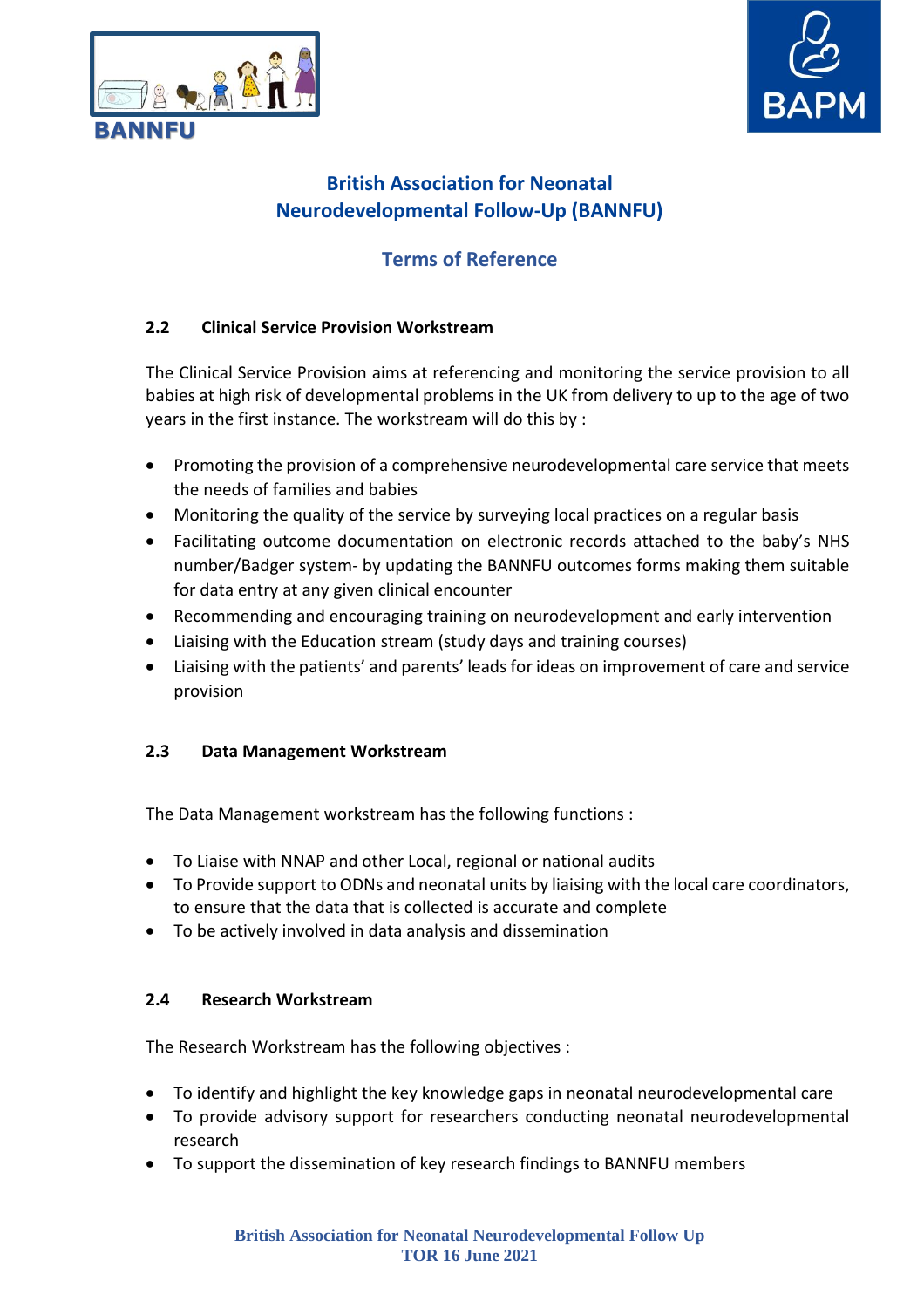



# **Terms of Reference**

#### **3- Additional Roles**

- **Parents' Representative**: Provides a parent perspective and makes sure that parents' views are heard and taken into consideration in decision-making. The Lead of the parents' group liaises with other parents, members of BANNFU on a regular basis to seek their views and get them involved in workstreams.
- **Patient Representative** Provides a patient perspective and makes sure patients are heard and taken into consideration in decision-making**.** The Lead for the patients' group liaises with other patients members of BANNFU, with the Lead of the parents' group and with other workstreams' Leads for common projects. Patients are invited to join the workstream of their choice.

#### **Committee meetings**

- Quorum There will be a quorum of seven (7) on the EC
- When the workstream lead cannot attend an EC meeting, then another member from that workstream should deputise. Non-attendance to more than two consecutive meetings without reasonable explanation will lead to automatic destitution of the member from the EC and election of a new member
- Guest experts may be co-opted when specific items of interest are being discussed
- The EC will meet monthly initially, then every 3 months
- Member communications may be sent out between meetings via BAPM if needed.
- Meetings will be virtual or face to face and will last no longer than 2 hours.
- Workstream meetings are 4 a year and there may be the need for extraordinary meetings

#### **Accountability**

BANNFU responds to the BAPM Executive Committee and is accountable to the BAPM membership.

#### **Confidentiality**

Documents circulated by BAPM and via Secretary, and minutes from the meetings, are shared externally via BAPM unless expressly stated as confidential or in draft form.